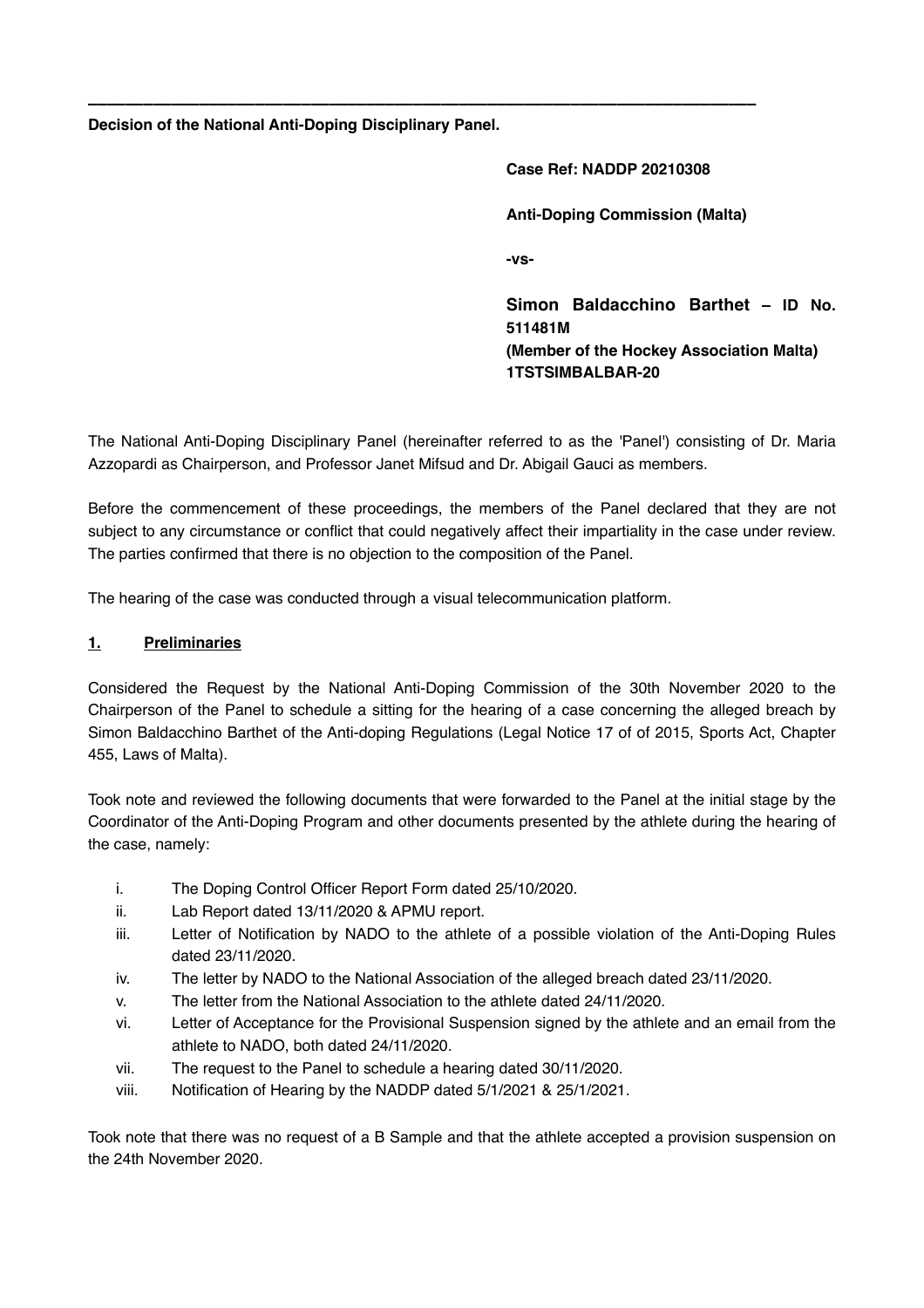Took note of the Notice issued by the Panel to the athlete to appear before the Panel requesting the athlete to answer the accusation based on Article 3 (2)(a) u (b) of the LN 17 of 2015 of the Laws of Malta, whereby:

i) a prohibited substance or its metabolites or markers (presence of Cocaine classified under S6 as a stimulant in the 2020 WADA Prohibited List) was detected in the athlete's urine sample collected on the 25th October 2020 in competition during the match White Hart Hockey Club vs Qormi Daikin Hockey Club.

Copy of the Notice of hearing was also forwarded to the Anti-Doping Commission, the Hockey Association Malta and SportMalta.

Took note of the evidence as well as the oral and written submissions submitted by the parties.

## **2. Merits:**

2.1 When the case was called on Tuesday, 16th February 2021 at 17:00 via an Online Zoom Meeting , appeared the athlete Simon Baldacchino Barthet and Dr. Christina Borg DeBono and Dr. Lucienne Attard on behalf of NADO. The Panel heard the testimony of the athlete and the submissions presented by both parties.

2.2 During the hearing the athlete submitted that there is not contesting the violation attributed to him and he declared that he understands that such actions constitute a breach of Article 3(2)(a). The athlete also makes reference to the fact that he had declared this at the initial stage and this is evident from the DCO whereby the athlete declared that he had made use of "Catafast, Marijuana" and after the lab report, the athlete reconfirmed his admission in an email to NADO dated 24/11/2020 and in a letter addressed to NADDP (not dated). The athlete has explained that "*As a reply to my accusations and as stated in my initial statement when the report of the test result was made, I do not have any basis to contest this since the test is what it is and as also explained this was a one-time alcohol motivated decision which at the time sounded like a great idea, which obviously was not, therefore there is no line of defence for me to put forward in this regard. This was not done to improve my performance in any way during the match since the incident happened on the Friday which was 2 days prior to when the match was held.*" (extract form the letter submitted to NADDP).

2.3 Dr. Borg Debono on part of NADO submitted that the breach has been proven and confirmed that the athlete had admitted the use of such substance at an early stage. Dr Borg Debono also made reference to the fact that the APMU Report confirmed a high level of alcohol, though this is not a prohibited substance. NADO argued that on the basis of the fact that the athlete declared the use of such substance on the DCO and after considering his admission in writing at the early stages of these proceedings and also during his evidence before the NADDP, NADO is not contesting the explanation given by the athlete which is indicative that the ingestion of such substance was not intentional.

## **3. Considerations:**

3.1 Taking into consideration the non-contestation on part of the athlete on the violation being brought against him, the Panel can firmly conclude that the facts of the case have been proven.

3.2 The Panel makes reference tot he LAB report dated 13th November 2020 which confirms the presence of the stimulant cocaine and its metabolite. Cocaine is listed under the Prohibited List 2020 as an S.6, that is, a Non-Specified Stimulants and therefore it carries a 4 year ban unless the Athlete or other Person can establish that the anti-doping rule violation was not intentional. (Article 11(2)(a) & (b) LN. 17 of